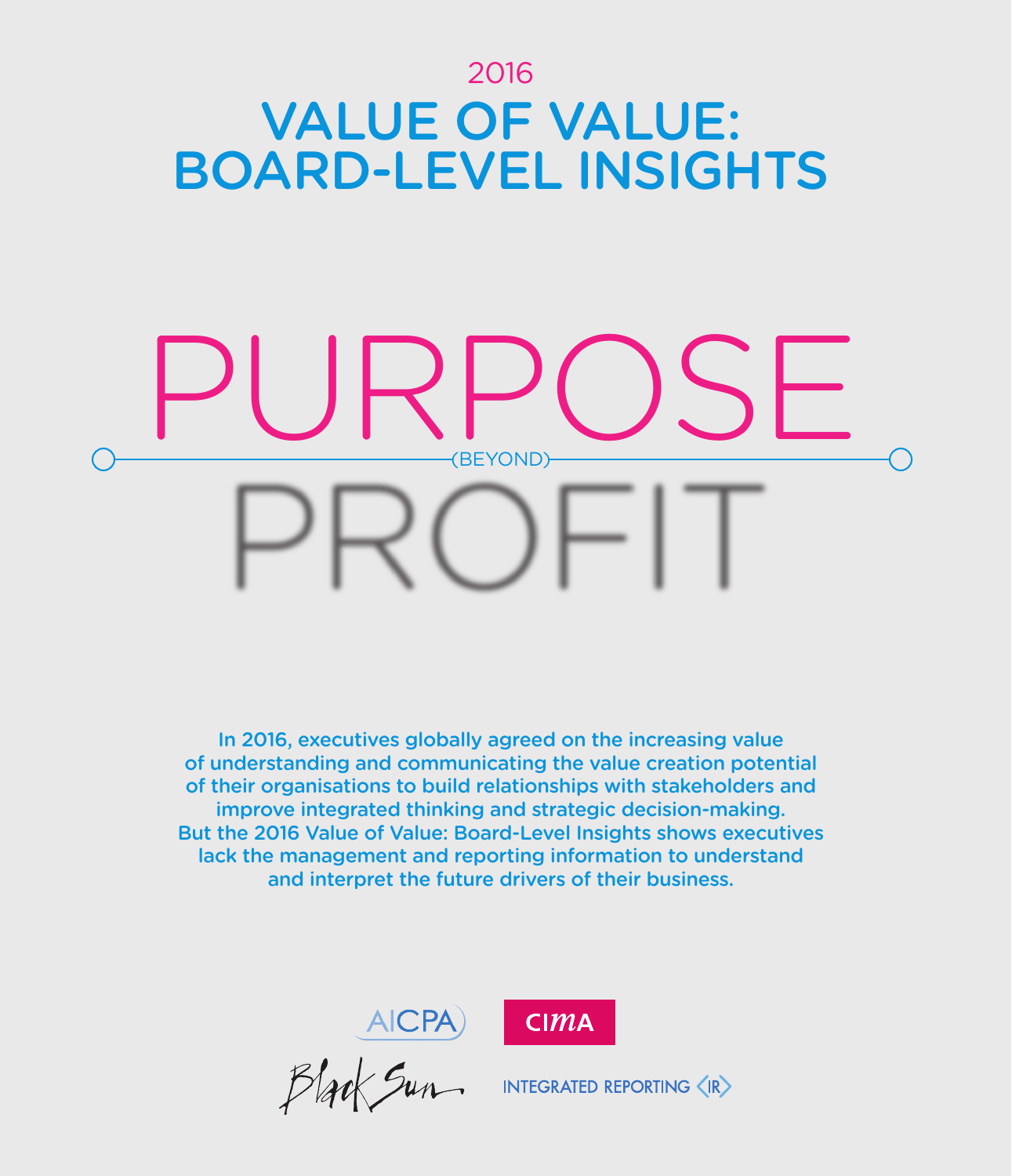# BUSINESSES TODAY HAVE TO THINK AND DO DIFFERENTLY FOR TOMORROW

# DELIVERING BEYOND JUST PROFIT

Across all regions, the majority of executives agreed that organisations need to shift focus from pure shareholder value creation to wider value creation. Today, business finds itself with a new challenge of delivering beyond just profit.



 $89\%$ agree that business must deliver

PURPOSE beyond PROFIT

# STAKEHOLDERS KEY TO FUTURE SUCCESS

In the future, the importance of meeting the expectations and needs of customers and inspiring and engaging people will grow far more in importance than only profitability and financial returns for investors.

© Black Sun Plc 2016

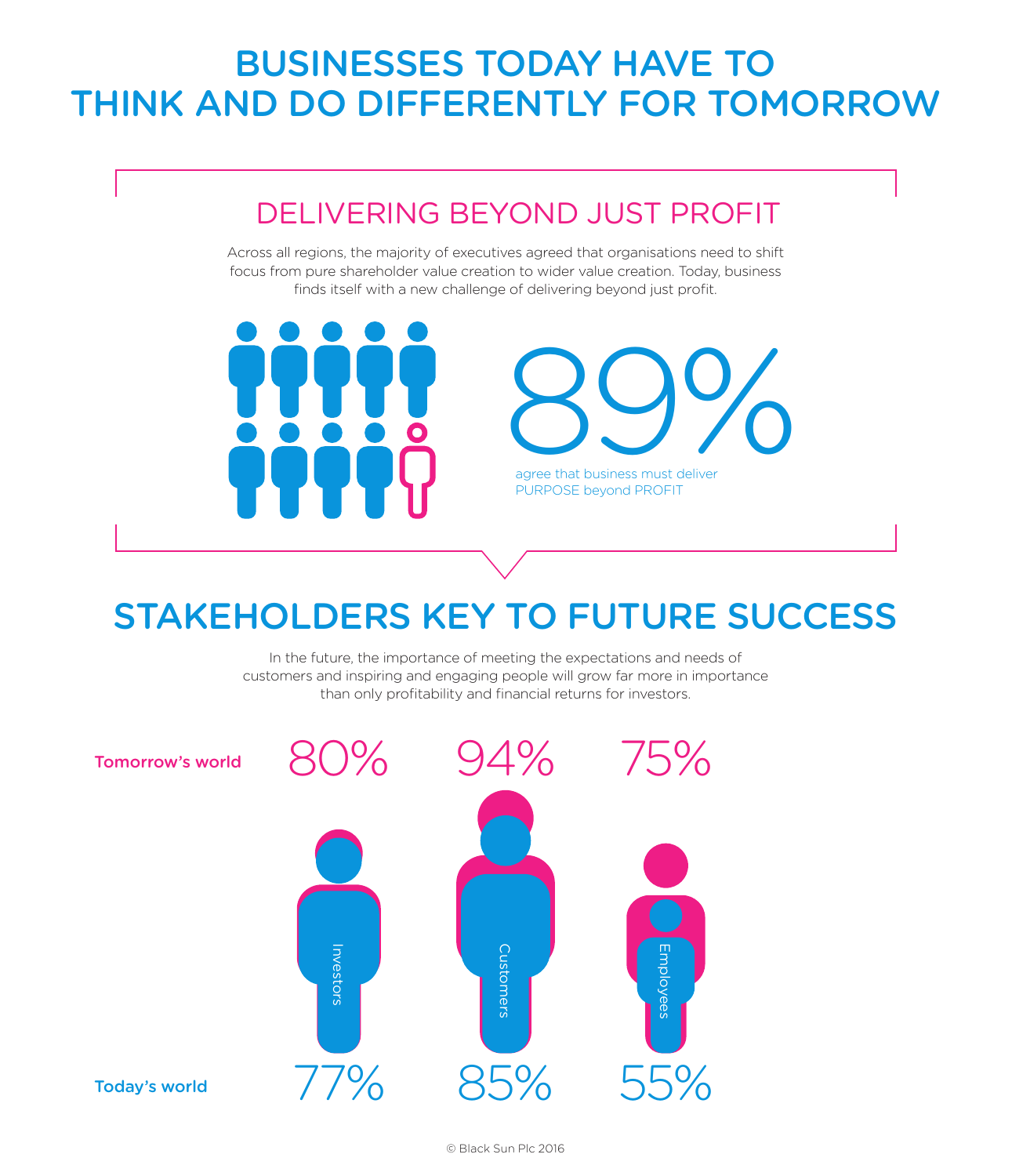# LONG-TERM THINKING ESSENTIAL FOR LONG-TERM SUCCESS

# **EXECUTIVES**

Although barriers to long-term thinking and behaviour exist, if given the choice, most executives feel that they should be using a longer-term time horizon than they are currently.



currently use a planning horizon of over 3 years

prefer longer-term planning horizons of over 3 years

60%

The past The future The future of the future of the future  $\sim$ 

## **INVESTORS**

18%

Despite the rise in short-termism, executives believe that investors' longer-term perspective on strategic planning is extremely important in analysing performance.

# 79%

agree investors want future perspective

# VALUE POTENTIAL

Today, longer-term perspectives on strategic planning are becoming more desired by executives as well as by investors and creditors. The rules of engagement have changed so leaders must consider shifting focus to support long-term strategy and sustainable growth.



agree a longer-term perspective on strategic planning would improve value creation potential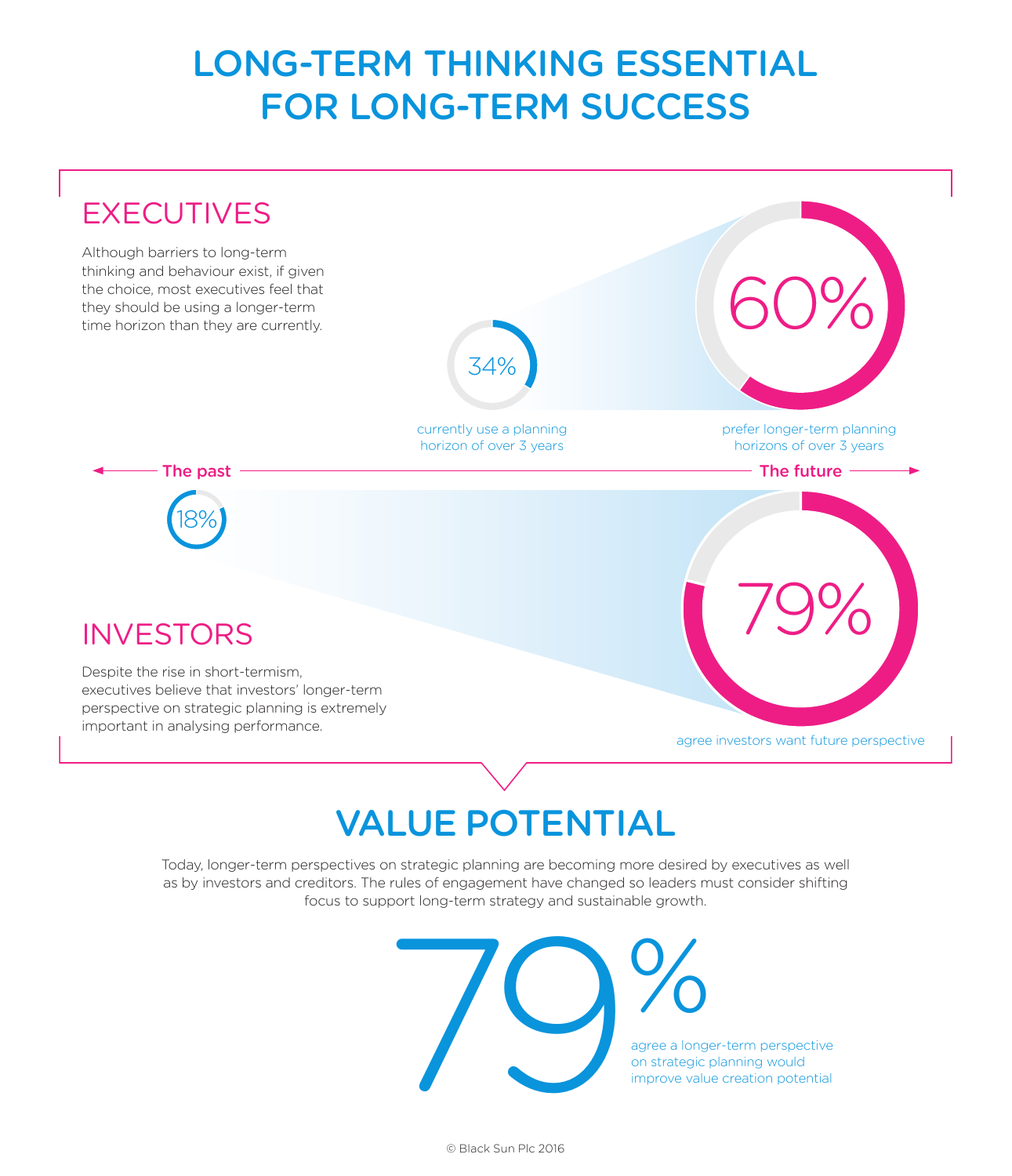# BETTER INFORMATION NEEDED TO DELIVER FUTURE SUCCESS

# IMPORTANCE

Across all audiences, the importance of a broader range of performance factors and future drivers to encourage integrated thinking and strategic decision-making was undisputed. Business needs to establish a new model of management and leadership to fulfil their mandate to create wider value for all stakeholders.

### **BUSINESS BENEFITS**

Decision-making will change as organisations understand their own value creation processes differently and make changes to the way they measure, manage and understand different elements of performance.



# 93%

agree critical to long-term value creation

# 96%

agree more effective identification and management of company risk; more forward looking, longer-term view of company performance; improvements in decision-making

99%

agree understanding will improve decision-making

# TODAY'S INFORMATION AND REPORTING ARE HOLDING US BACK

Despite wide acknowledgement by executives that a longer-term view and a broader range of performance metrics are key to improved performance and long-term sustainability, the majority are struggling.



able to make strategic decisions based on

broader factors feel fulfilling external information needs 24%

only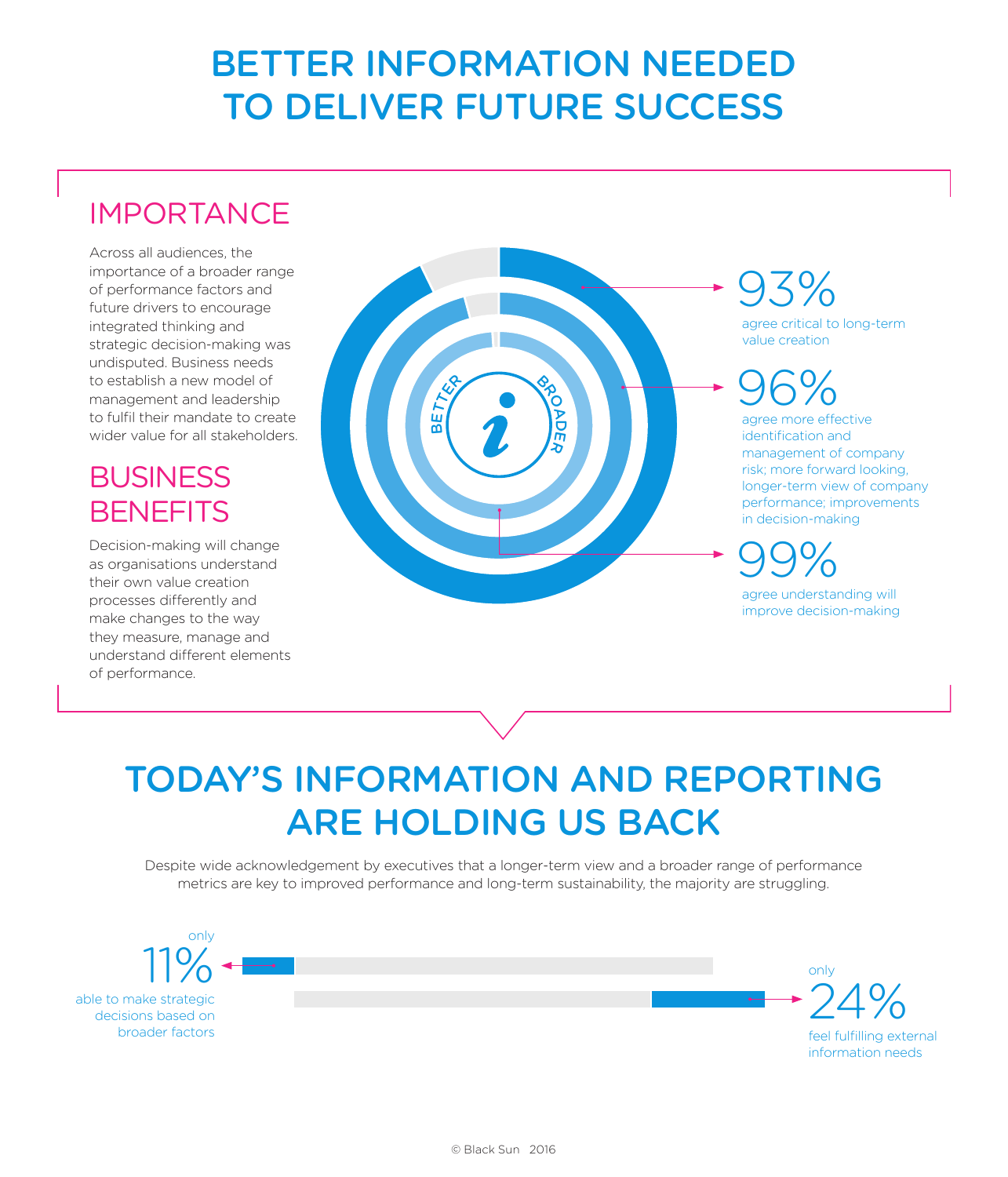# REPORTING CAN HELP DRIVE BEHAVIOUR CHANGE

The majority of executives, across all regions, agreed on the importance of effectively explaining how their business creates value for the long term through their corporate reporting. There is increasing recognition that the reporting process is a tool, which can be used to help business to understand the ability of their organisation to create value in the short, medium and long term.



agree corporate reporting is critical to capturing the value creation story

# INTEGRATED THINKING AND INTEGRATED REPORTING IS NEEDED TO CAPTURE THE "VALUE CREATION STORY"

The aims of Integrated Reporting are seen to be aligned to their own organisations corporate objectives and priorities by a majority of executives. There is also recognition by many that embracing integrated thinking and Integrated Reporting would help broaden and extend organisations' views on value creation to inform judgements needed to best take decisions to create and preserve value. Numerous organisations are already on that journey, incorporating some level of <IR> into their reporting process. Although they may not refer to it as such, they see the benefits of future proofing their organisations for tomorrow's world.



believe that adopting <IR> would help deliver success to their organisations